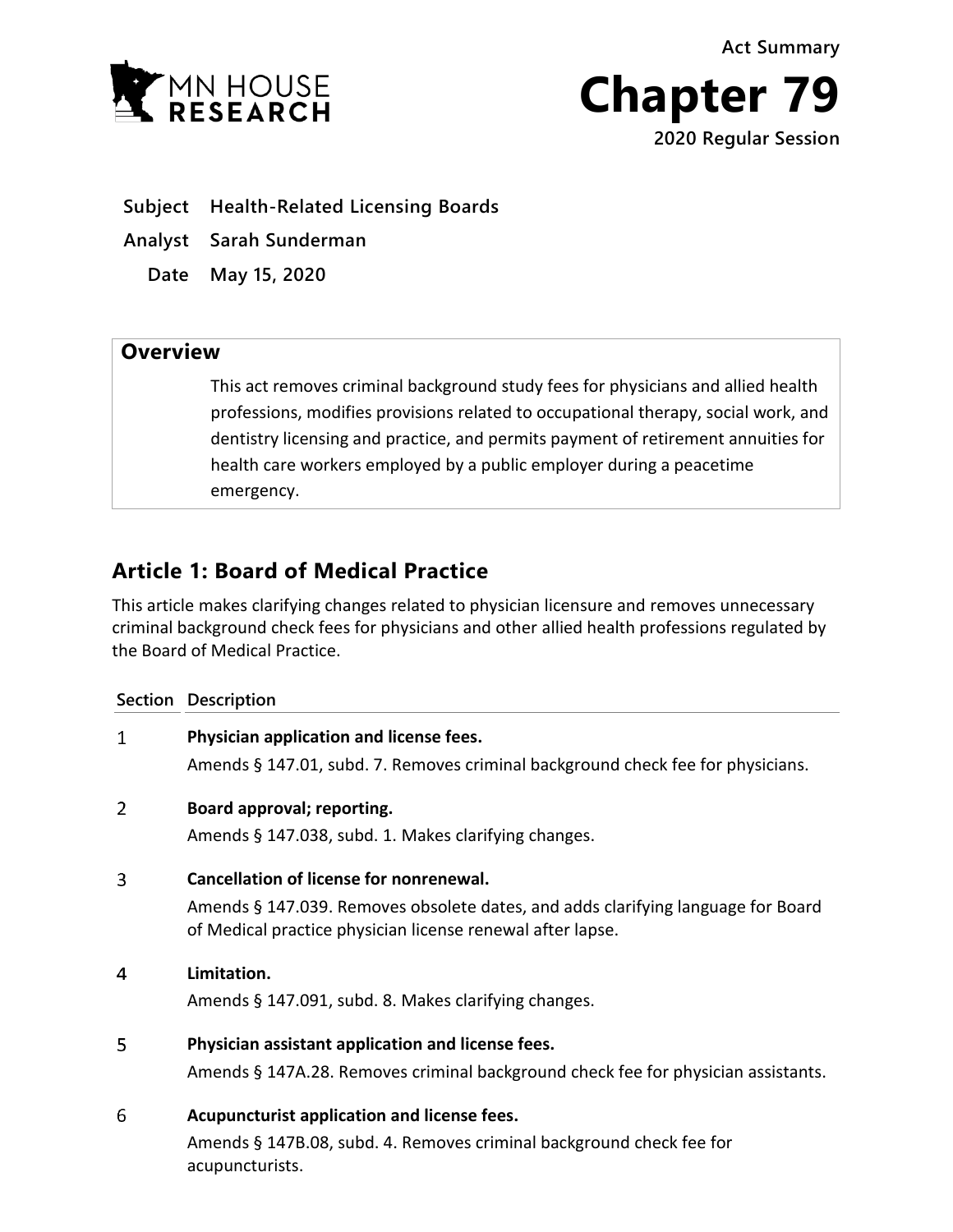#### $\overline{7}$ **Respiratory therapist application and license fees.**

Amends § 147C.40, subd. 5. Removes criminal background check fee for respiratory therapists.

#### 8 **Additional fees.**

Amends § 147D.27, subd. 5. Removes criminal background check fee for traditional midwives.

#### 9 **Fees.**

Amends § 147F.17, subd. 1. Removes criminal background check fee for genetic counselors.

# **Article 2: Board of Occupational Therapy Practice**

This article modifies provisions related to occupational therapist licensure, making clarifying changes throughout, updating terminology and references, modifying continuing education requirements, and converting licenses to a birth-month renewal cycle.

### **Section Description**

#### $\mathbf{1}$ **Contact hour.**

Amends § 148.6402, subd. 5. Removes "consecutive" from 60 minute requirement for an instructional contact hour.

#### $\overline{2}$ **Licensure by equivalency.**

Amends § 148.6402, subd. 21. Specifies that the national credential for licensure must be current.

#### $\overline{3}$ **Unlicensed practice prohibited.**

Amends § 148.6403, subd. 1. Makes clarifying changes.

#### $\overline{4}$ **Exempt persons.**

Amends § 148.6403, subd. 5. Modifies terminology to "occupational therapy practitioner."

#### 5 **Sanctions.**

Amends § 148.6403, subd. 6. Modifies terminology to "occupational therapy practitioner."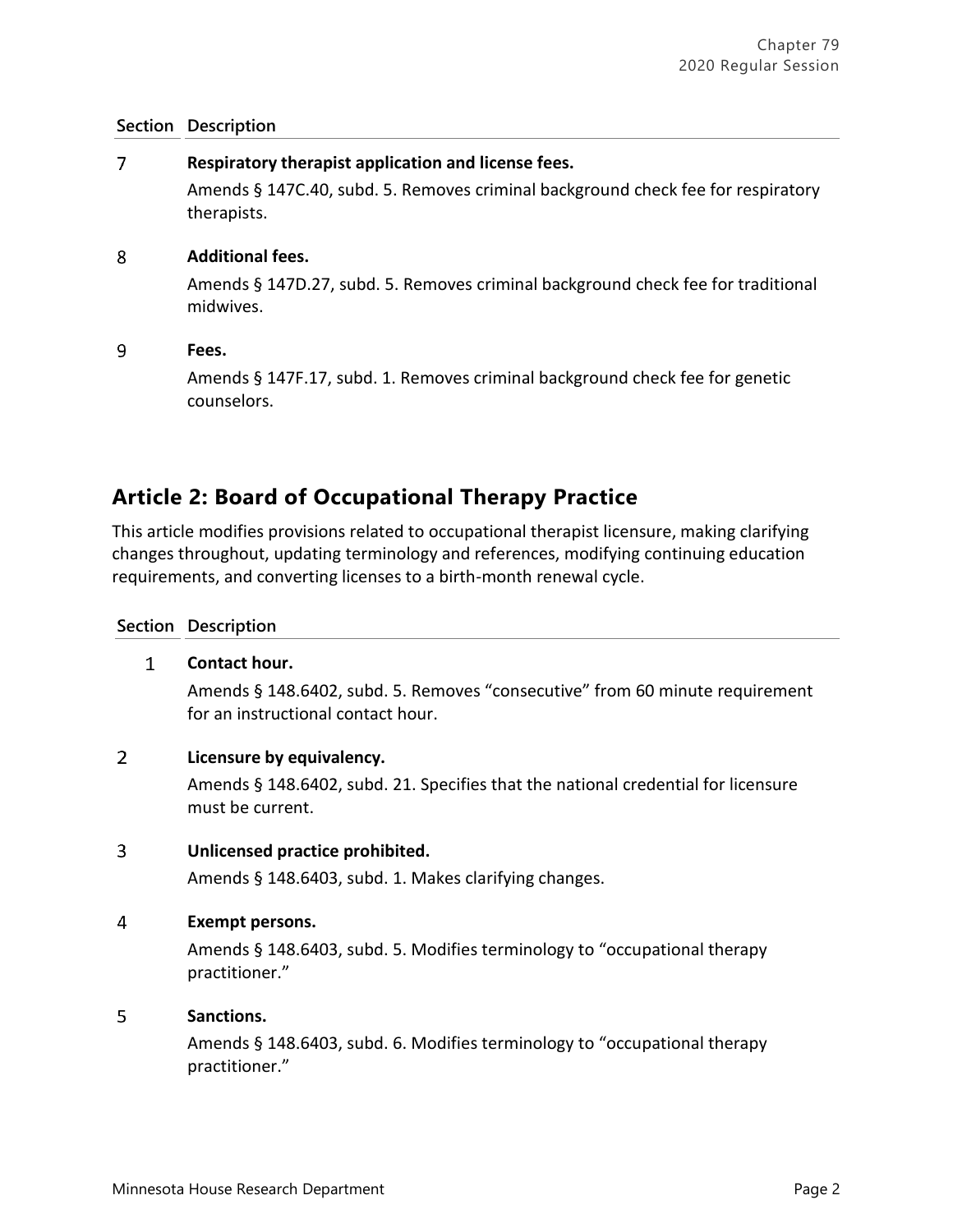#### 6 **Scope of practice.**

Amends § 148.6404. Modifies definition of the practice of occupational therapy and specifies that services must be based on nationally established standards of practice.

#### $\overline{7}$ **Licensure application requirements: procedures and qualifications.**

Amends § 148.6405. Specifies that a person who was previously certified by the National Board for Certification in Occupational Therapy may apply for licensure by reciprocity; makes clarifying changes.

#### 8 **Persons certified by National Board for Certification in Occupational Therapy.**

Amends § 148.6412, subd. 2. Removes obsolete dates.

#### 9 **Licensure by reciprocity.**

Amends § 148.6415. Adds clarifying language relating to certification by the National Board for Certification in Occupational Therapy.

#### 10 **Supervision required.**

Amends § 148.6418, subd. 4. Modifies terminology from "treatment" to "intervention." Specifies that supervision following demonstrated service competency must occur at least every ten intervention days or 30 calendar days, whichever is sooner.

#### 11 **Expiration of temporary licensure.**

Amends § 148.6418, subd. 5. Modifies requirements for revocation of temporary licensure upon failing the qualifying examination twice; requires the temporary license holder to submit qualifying examination scores and refrain from practice if their license is revoked. Modifies temporary license expiration provision. Specifies that a temporary license is not renewable.

#### 12 **Applications for licensure.**

Amends § 148.6420, subd. 1. Adds email address to application requirements; removes number of hours worked from work history requirement.

#### 13 **Applicants credentialed in another jurisdiction.**

Amends § 148.6420, subd. 4. Makes clarifying changes.

#### 14 **Action on applications for licensure.**

Amends § 148.6420, subd. 5. Removes advisory council language.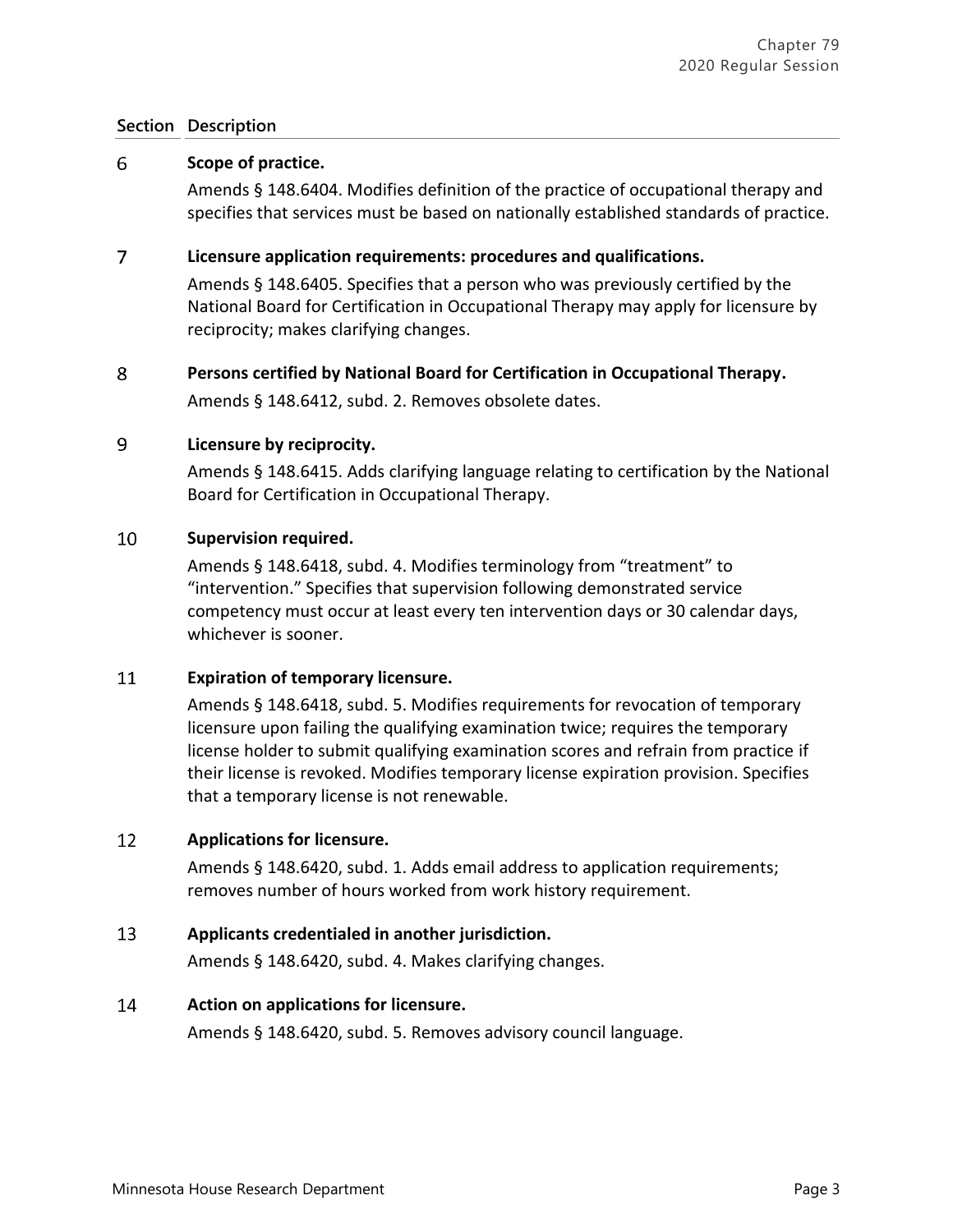#### 15 **Licensure renewal.**

Amends § 148.6423. Makes clarifying changes. Adds subdivisions converting the license renewal cycle to a two-year cycle, with renewal due on the last day of each licensee's birth month, beginning January 1, 2021. Requires fees related to conversion period, and specifies that new subdivisions 4, 5, 7, and 8 expire December 31, 2023.

#### 16 **Licensure renewal after licensure expiration date.**

Amends § 148.6425, subd. 2. Makes clarifying changes.

#### 17 **Change of name, address, or employment.**

Amends § 148.6428. Adds email address to contact information changes requiring a licensee to inform the board; makes clarifying changes.

#### 18 **Delegation of duties; assignment of tasks.**

Amends § 148.6430. Modifies terminology from "treatment" to "intervention;" makes clarifying change.

#### 19 **Intervention.**

Amends § 148.6432, subd. 3. Modifies terminology from "treatment" to "intervention" and makes clarifying changes. Modifies timeline for face-to-face collaboration between an occupational therapist and occupational therapy assistant.

#### 20 **Coordination of services.**

Amends § 148.6435. Makes clarifying changes, modifies terminology from "treatment" to "intervention." Removes paragraph requiring occupational therapists to communicate a written occupational therapy plan of care with appropriate health care professionals within 14 days of treatment initiation.

#### 21 **Continuing education requirements.**

Amends § 148.6443. Removes paragraph relating to contact hours for continuing education. Adds language to subdivision 2 specifying standards for continuing education to be accepted by the board; makes clarifying changes to continuing education requirements, acceptable activities, documentation, reporting, verification of attendance, waiver or deferment, and penalties for noncompliance.

#### 22 **Penalty fees.**

Amends § 148.6445, subd. 11. Modifies penalty fees and requirements for failing to submit a requested continuing education report by the due date, without changing fee amounts; removes obsolete dates.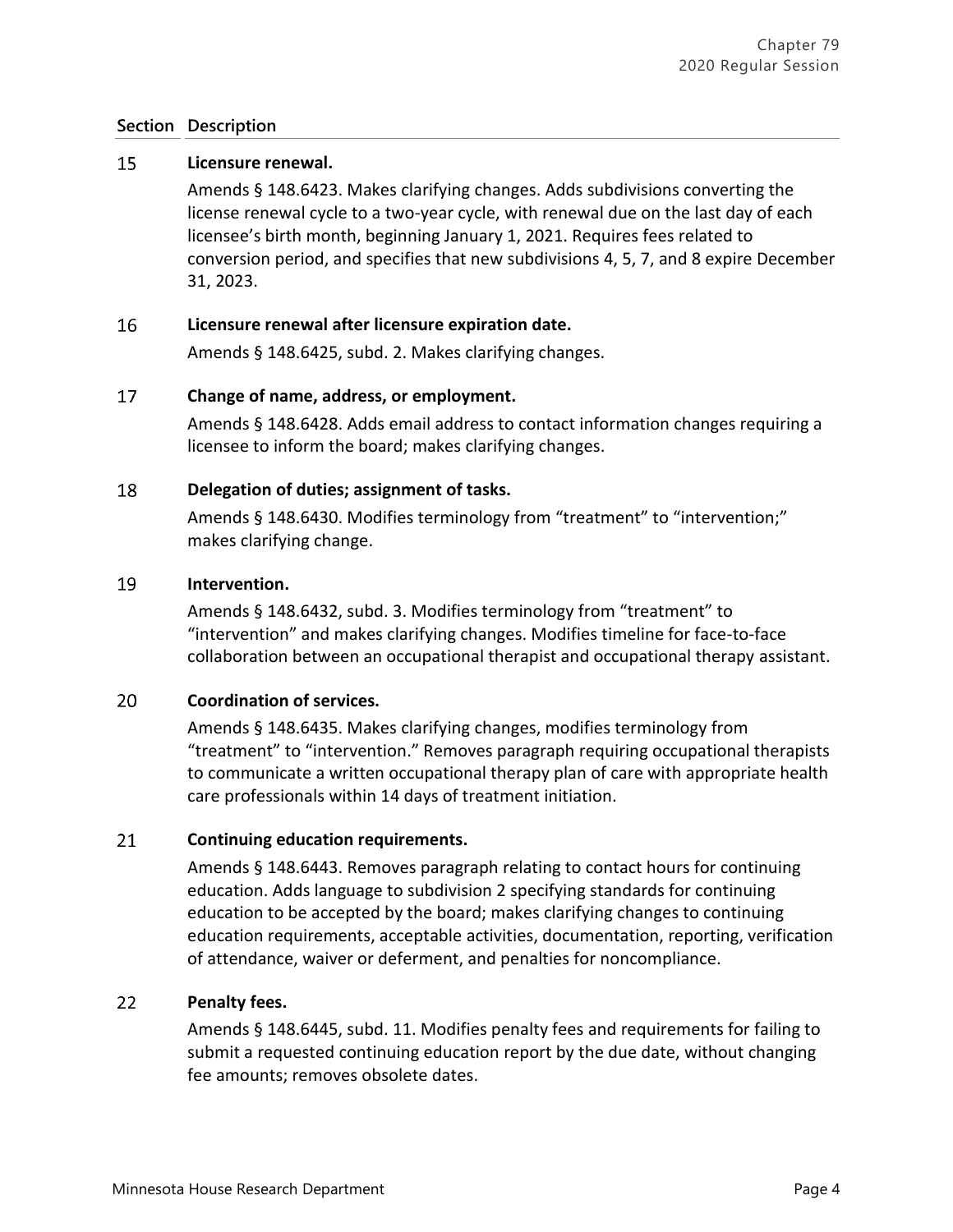23 **Grounds for denial of licensure or discipline.** Amends § 148.6448, subd. 1. Modifies terminology from "treatment" to "intervention." 24 **Investigation of complaints.**  Amends § 148.6448, subd. 2. Adds cross-reference. 25 **Qualifications of board members.** Amends § 148.6449, subd. 2. Makes clarifying changes. 26 **Repealer.** Repeals § 148.6402, subds. 10 and 15 (direct supervision and occupational therapy

definitions); § 148.6412, subd. 1 (persons certified by National Board for Certification in Occupational Therapy before June 17, 1996); and Minnesota Rules, part 4664.0003, subpart 28 (occupational therapy definition).

# **Article 3: Board of Social Work Practice**

This article modifies social work licensing and practice requirements, adds definitions, updates and clarifies terminology, and makes technical changes.

### **Section Description**

|                | 1 | Baccalaureate degree.                                                                                    |
|----------------|---|----------------------------------------------------------------------------------------------------------|
|                |   | Amends § 148E.010 by adding subd. 3a. Adds definition of "baccalaureate degree."                         |
| $\overline{2}$ |   | Clock hour.                                                                                              |
|                |   | Amends § 148E.010 by adding subd. 7b. Adds definition of "clock hour."                                   |
| 3              |   | Continuing education.                                                                                    |
|                |   | Amends § 148E.010 by adding subd. 7c. Adds definition of "continuing education."                         |
| 4              |   | Continuing education independent learning.                                                               |
|                |   | Amends § 148E.010 by adding subd. 7d. Adds definition of "continuing education<br>independent learning." |
| 5              |   | Continuing education social work ethics.                                                                 |
|                |   | Amends § 148E.010 by adding subd. 7e. Adds definition of "continuing education<br>social work ethics."   |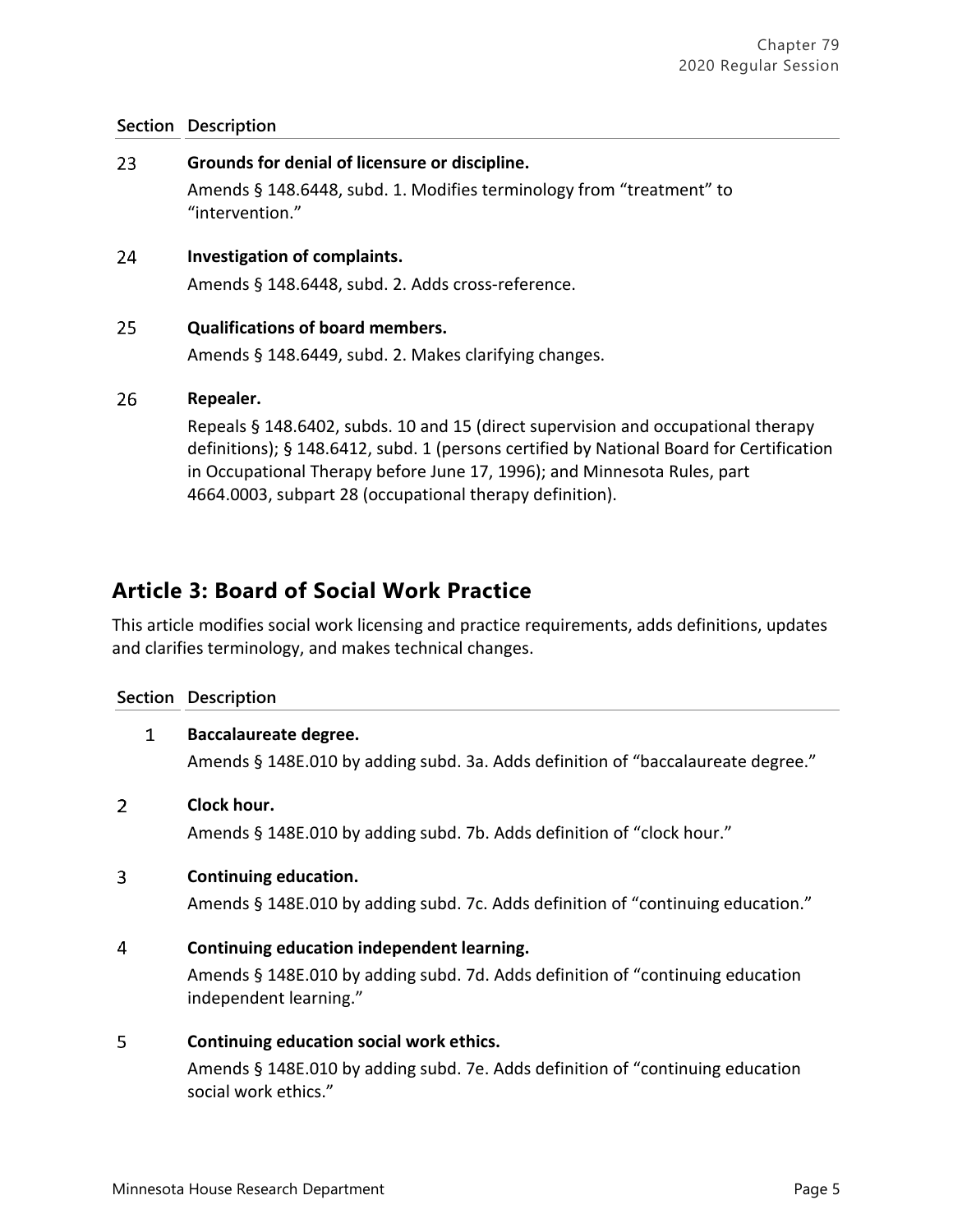| 6  | Intern.                                                                                                                                                                                                                                                                                                                |
|----|------------------------------------------------------------------------------------------------------------------------------------------------------------------------------------------------------------------------------------------------------------------------------------------------------------------------|
|    | Amends § 148E.010, subd. 9. Adds clarifying language to definition of "intern."                                                                                                                                                                                                                                        |
| 7  | Practice of social work.                                                                                                                                                                                                                                                                                               |
|    | Amends § 148E.010, subd. 11. Adds clarifying language and reference to definition of<br>"practice of social work."                                                                                                                                                                                                     |
| 8  | Student.                                                                                                                                                                                                                                                                                                               |
|    | Amends § 148E.010, subd. 16. Clarifies definition of "student."                                                                                                                                                                                                                                                        |
| 9  | Supervisee.                                                                                                                                                                                                                                                                                                            |
|    | Amends § 148E.010, subd. 17. Clarifies definition of "supervisee."                                                                                                                                                                                                                                                     |
| 10 | Supervision.                                                                                                                                                                                                                                                                                                           |
|    | Amends § 148E.010, subd. 18. Clarifies definition of "supervision."                                                                                                                                                                                                                                                    |
| 11 | Supervisor.                                                                                                                                                                                                                                                                                                            |
|    | Amends § 148E.010, subd. 19. Clarifies definition of "supervisor" by adding a<br>reference.                                                                                                                                                                                                                            |
| 12 | Underrepresented community.                                                                                                                                                                                                                                                                                            |
|    | Amends § 148E.010 by adding subd. 20. Adds definition of "underrepresented<br>community."                                                                                                                                                                                                                              |
| 13 | Scope.                                                                                                                                                                                                                                                                                                                 |
|    | Amends § 148E.015. Clarifies section stating persons to whom chapter 148E applies.                                                                                                                                                                                                                                     |
| 14 | <b>Qualifications of board members.</b>                                                                                                                                                                                                                                                                                |
|    | Amends § 148E.025, subd. 2. Modifies the required qualifications for the ten social<br>worker board members.                                                                                                                                                                                                           |
| 15 | License required.                                                                                                                                                                                                                                                                                                      |
|    | Amends § 148E.055, subd. 1. Adds clarifying reference; removes paragraphs relating<br>to individuals who teach professional social work students and individuals newly<br>employed by previously exempt agencies.                                                                                                      |
| 16 | Qualifications for licensure by examination as a licensed social worker (LSW).                                                                                                                                                                                                                                         |
|    | Amends § 148E.055, subd. 2. Makes clarifying changes; adds cross-reference for<br>criminal background checks; removes paragraphs relating to applications for<br>licensure, supervised practice requirements, board authority to investigate<br>application information, and educational and examination requirements. |
|    |                                                                                                                                                                                                                                                                                                                        |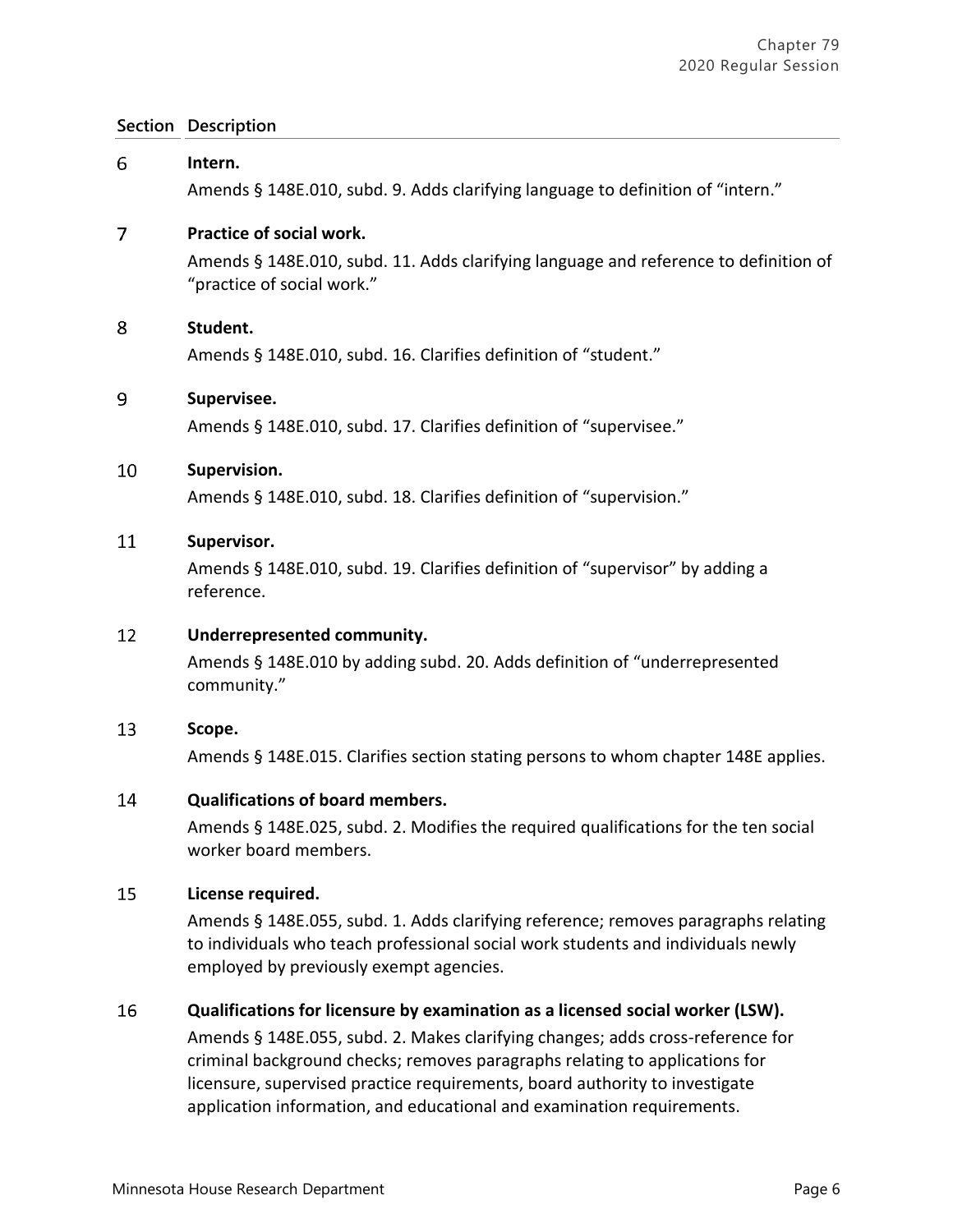#### 17 **Qualifications for licensure by endorsement as a licensed social worker (LSW).**

Amends § 148E.055 by adding subd. 2a. Clarifies requirements for applicants for licensure by endorsement, who have active credentials in other jurisdictions.

#### 18 **Qualifications for licensure by examination as a licensed graduate social worker.**

Amends § 148E.055, subd. 3. Makes clarifying changes; specifies that the required examination must be taken no more than six months before an applicant completes a degree; adds cross-reference for criminal background checks. Removes paragraphs relating to applications, supervised practice requirements, and licensure and examination requirements.

### 19 **Qualifications for licensure by endorsement as a licensed graduate social worker (LGSW).**

Amends § 148E.055 by adding subd. 3a. Clarifies requirements for applicants for licensure by endorsement as a licensed graduate social worker, with a credential from another jurisdiction.

### 20 **Qualifications for licensure by examination as a licensed independent social worker (LISW).**

Amends § 148E.055, subd. 4. Makes clarifying changes; adds cross-reference for criminal background checks. Removes paragraphs relating to applications, supervised practice requirements, and licensure and examination requirements.

### 21 **Qualifications for licensure by endorsement as a licensed independent social worker (LISW).**

Amends § 148E.055 by adding subd. 4a. Clarifies requirements for applicants for licensure by endorsement as a licensed independent social worker, with a credential from another jurisdiction.

### 22 **Qualifications for licensure by examination as a licensed independent clinical social worker (LICSW).**

Amends § 148E.055, subd. 5. Makes clarifying changes; adds cross-reference for criminal background checks; requires certification and verification of clinical clock hours; increases continuing education hours from 90 to 120. Removes paragraphs relating to applications, supervised practice requirements, and licensure and examination requirements.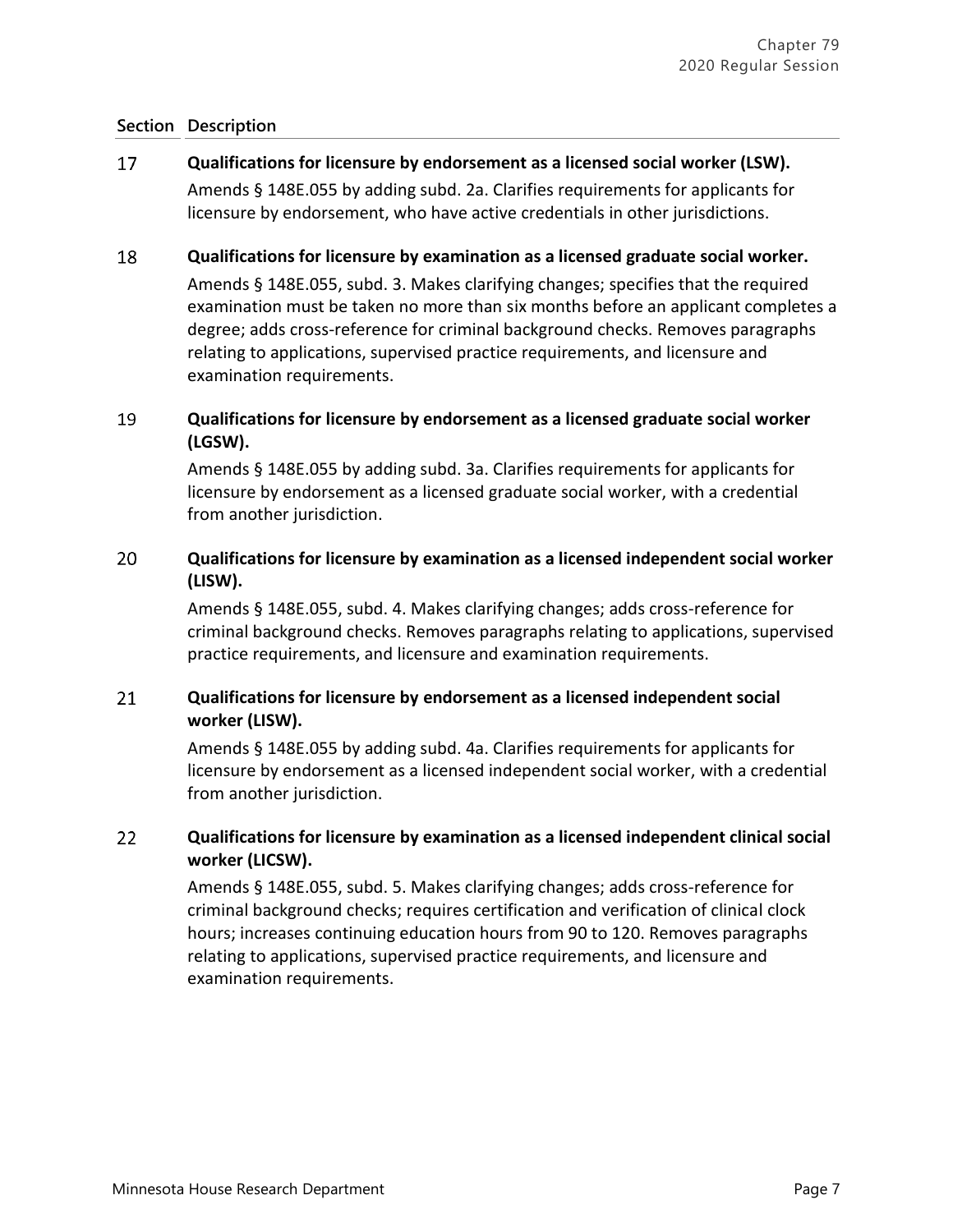### 23 **Qualifications for licensure by endorsement as a licensed independent clinical social worker (LICSW).**

Amends § 148E.055 by adding subd. 5a. Clarifies requirements for applicants for licensure by endorsement as a licensed independent clinical social worker, with a credential from another jurisdiction.

#### 24 **Degrees from outside United States or Canada.**

Amends § 148E.055, subd. 6. Removes paragraph reference.

#### 25 **Void application.**

Amends § 148E.055 by adding subd. 8a. Specifies what constitutes a void application, to be returned to the applicant. Clarified and moved from previous subdivisions.

#### 26 **Investigation.**

Amends § 148E.055 by adding subd. 8b. Specifies that an applicant authorizes the board to investigate and request additional information to verify license qualification. Clarified and moved from previous subdivisions.

#### 27 **Application time limit.**

Amends § 148E.055 by adding subd. 8c. Requires all requirements to be met within one year of the date the board receives an application for licensure. Clarified and moved from previous subdivisions.

#### 28 **Effective date.**

Amends § 148E.055, subd. 9. Makes clarifying changes.

#### 29 **Expiration date.**

Amends § 148E.055, subd. 10. Makes clarifying change.

#### 30 **Change in license.**

Amends § 148E.055, subd. 11. Makes clarifying changes.

#### 31 **Students or persons not currently licensed in other jurisdiction.**

Amends § 148E.060, subd. 1. Makes clarifying changes for temporary license issuance to students or otherwise unlicensed persons meeting certain requirements. Specifies effective dates for temporary licenses, and restrictions on title usage and practice.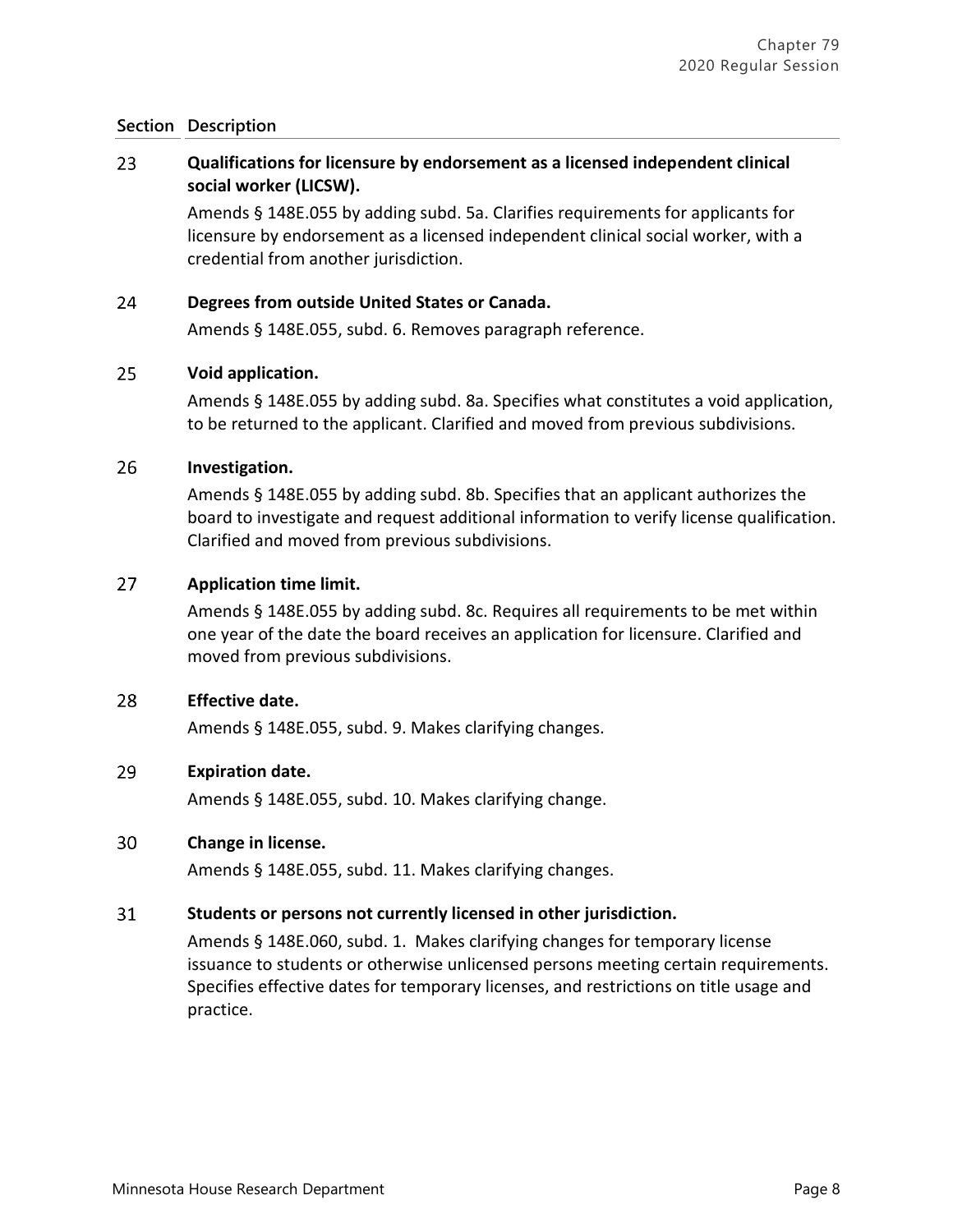#### $32<sup>2</sup>$ **Persons currently licensed in another jurisdiction.**

Amends § 148E.060, subd. 2. Makes clarifying changes for temporary license issuance for persons credentialed to practice in another jurisdiction meeting certain requirements. Specifies effective dates for temporary licenses, and restrictions on title usage and practice.

#### 33 **Applicants graduating from programs in candidacy status.**

Amends § 148E.060, subd. 2a. Makes clarifying changes for temporary license issuance for applicants who are students or graduates in candidacy status. Specifies effective dates for temporary licenses, and restrictions on title usage and practice.

#### 34 **License renewal notices.**

Amends § 148E.070, subd. 2. Clarifies license renewal notice provision to allow electronic notice.

#### 35 **Submitting license renewal applications.**

Amends § 148E.070, subd. 3. Makes clarifying changes, updates references.

#### 36 **Expired license.**

Amends § 148E.070, subd. 5. Makes clarifying changes.

#### 37 **Temporary leave license status.**

Proposes coding for § 148E.0751. Creates new temporary leave license status, for persons not engaged in the practice of social work, for up to four consecutive years. Provides for return to active status, specifies prohibited practices and title usage, and allows the board to resolve pending complaints against a licensee before approving an application for temporary leave license status.

#### 38 **Emeritus inactive license status.**

Proposes coding for § 148E.0752. Creates new emeritus inactive license status, for persons retired from the practice of social work. Provides for return to active status within four years, specifies prohibited practices and title usage, and allows the board to resolve pending complaints against a licensee before approving an application for emeritus inactive license status.

#### 39 **Emeritus active license status.**

Proposes coding for § 148E.0753. Creates new emeritus active license status, for persons retired from the practice of social work, but who engage in permitted limited practice, outlined in subdivision 2. Provides for renewal and return to active license status, specifies title usage, and allows the board to resolve pending complaints against a licensee before approving an application for emeritus active license status.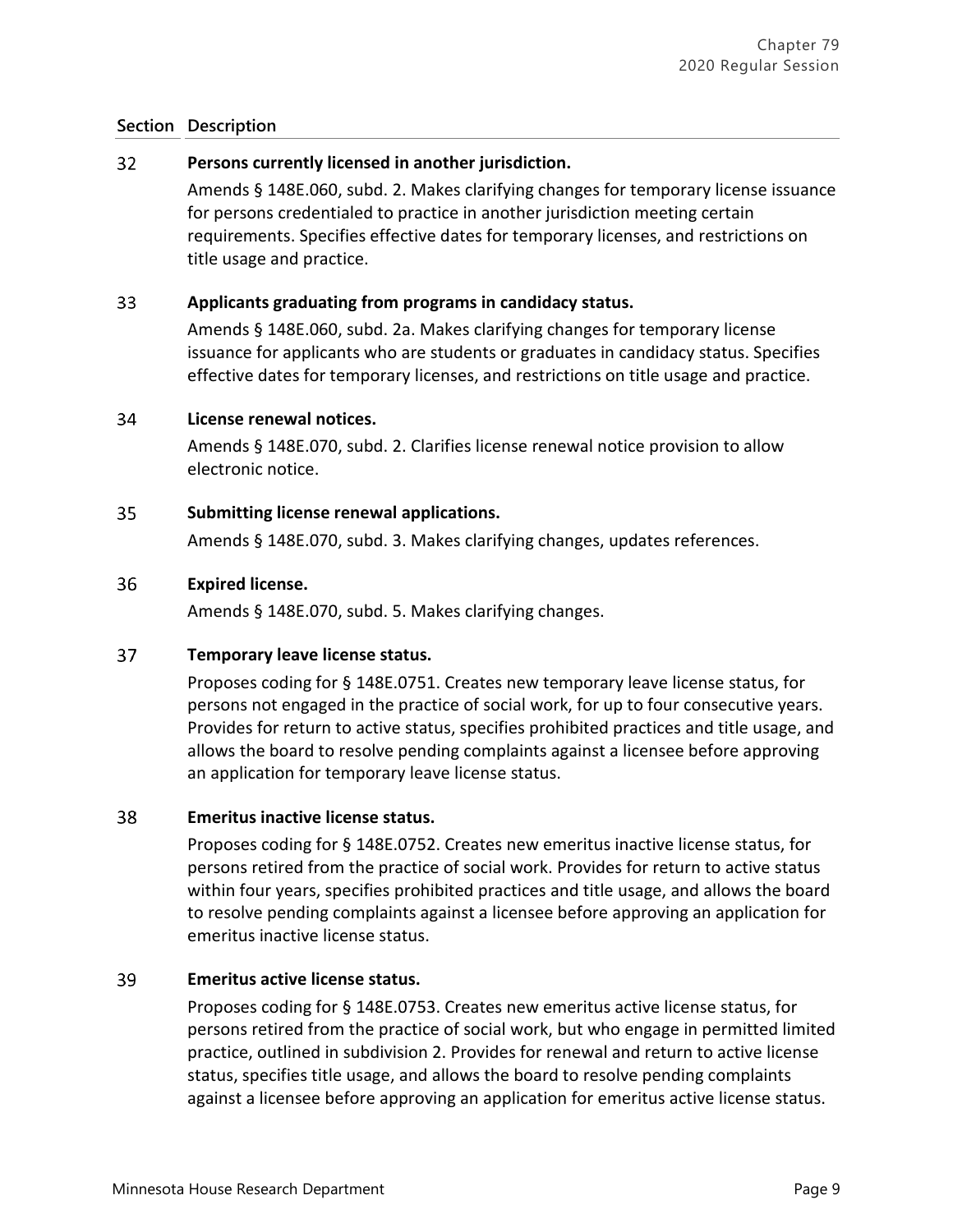#### 40 **Reactivations.**

Amends § 148E.080. Removes subdivision relating to mailing notices to licensees on temporary leave; adds subdivision providing for reactivation from temporary leave license status. Clarifies provisions for reactivation from emeritus inactive license status, restoration of an expired license, continuing education requirements upon reactivation, restoration of a voluntarily terminated license, and reactivation from emeritus active status.

#### 41 **Voluntary termination license status.**

Amends § 148E.085. Makes clarifying changes and specifies application requirements for voluntary termination of a license. Provides for return to active license status, specifies prohibited title usage, and allows the board to resolve pending complaints against a licensee before approving a request for voluntary termination.

#### 42 **License wall certificate.**

Amends § 148E.095, subd. 1. Clarifies process for request for duplicate license wall certificate.

#### 43 **Total clock hours required.**

Amends § 148E.130, subd. 1. Clarifies continuing education clock hours requirements, and specifies subjects that must be completed.

#### 44 **Acceptable content.**

Amends § 148E.130 by adding subd. 8. Specifies basic requirements for continuing education content.

#### 45 **Acceptable continuing education activities.**

Amends § 148E.130 by adding subd. 9. Lists activities that are considered for continuing education, and providers through which activities may be completed.

#### 46 **Extension.**

Amends § 148E.130 by adding subd. 10. Allows the board to grant a one-time extension to complete continuing education hours at the time of licensure renewal.

#### 47 **Records retention; licensees.**

Amends § 148E.130 by adding subd. 11. Requires licensees to maintain documentation of continuing education clock hours for one year following the licensee's license expiration date. Specifies information that must be documented.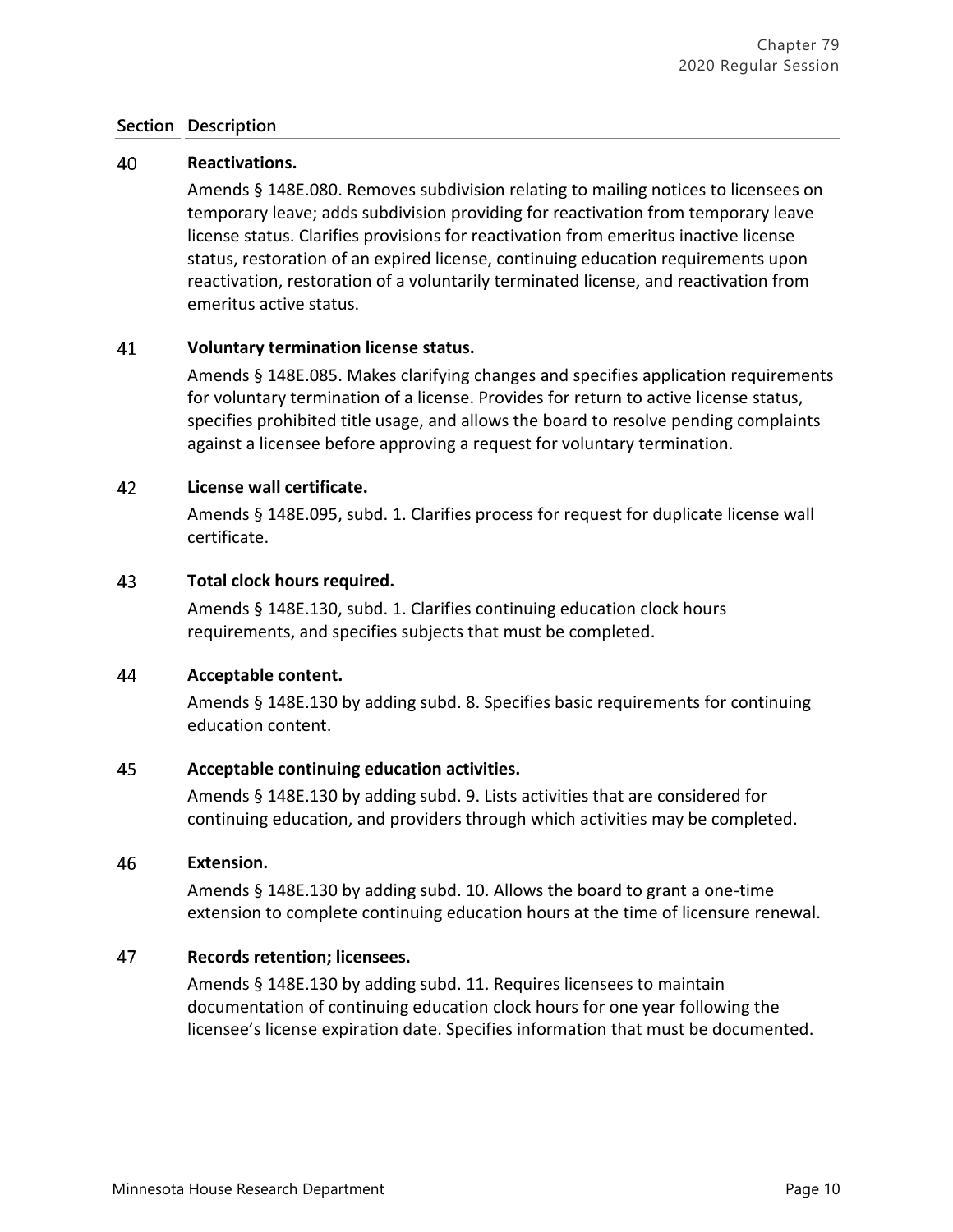#### 48 **Audits.**

Amends § 148E.130 by adding subd. 12. Allows the board to audit licensees at the time of renewal or reactivation to determine compliance with continuing education requirements.

#### 49 **Continuing education providers.**

Amends § 148E.145. Specifies requirements for board approval of continuing education providers; makes clarifying changes; requires providers to maintain specified information for three years after each program activity; allows the board to audit providers to determine compliance; allows the board to revoke approval.

#### 50 **Repealer.**

Repeals §§ 148E.045; 148E.055, subdivisions 7 and 8; 148E.060, subdivisions 3, 4, 5, 6, 7, 8, 9, 10, 11, and 13; 148E.075, subdivisions 1, 1a, 1b, 2, 3, and 8; 148E.095, subdivision 2; 148E.130, subdivisions 2, 3, 4, 5, 6, and 7; 148E.135; 148E.140; 148E.150; 148E.155; 148E.160; 148E.165; and 148E.170.

# **Article 4: Board of Dentistry**

This article modifies requirements for dental professionals to display licensing and renewal certificates.

## **Section Description**

#### $\mathbf{1}$ **Display of name and certificates.**

Amends § 150A.06, subd. 6. Modifies display requirements so that dentists, dental therapists, dental hygienists, and dental assistants must display their licensing renewal certificate. Specifies that duplicate certificates may be obtained. Requires the board to allow the display of a mini-license for volunteer guest license holders, and specifies that there is no fee for those mini-licenses.

# **Article 5: Reemploying Retired Members of PERA and MSRS**

This article outlines requirements relating to retirement annuities for retired state or public employee health care workers who are reemployed by a public employer during a peacetime emergency.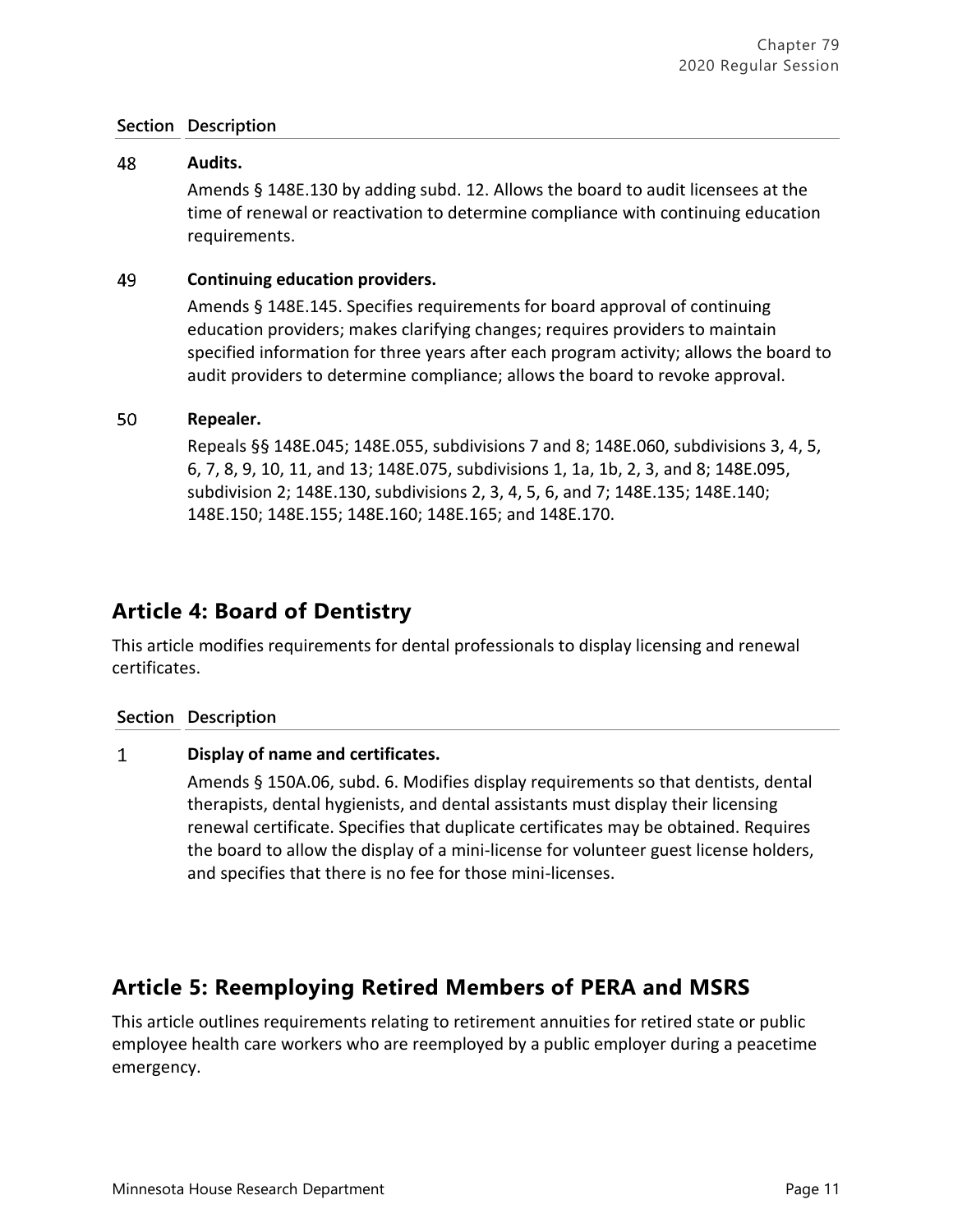### $\mathbf{1}$ **Permitting payment of retirement annuity during period of employment as a health care worker during a peacetime emergency.**

**Subd. 1. Definitions.** Defines the following terms for purposes of this section:

"Health care worker"

"Peacetime emergency"

"Public employer"

"Reemployment year"

**Subd. 2. Health care workers to continue receiving retirement annuities.** Paragraph (a) allows a person to continue to receive a retirement annuity if: (1) the person is receiving an annuity and has not been employed in public service for at least 30 days or has been retired for at least 30 days and will begin to receive a retirement annuity from a public or state employee pension plan; and (2) the person is hired or rehired by a public employer as a healthcare worker during a peacetime emergency.

Paragraph (b) specifies that a person eligible under paragraph (a) is exempt from statutes relating to reemployment of annuitants, and that the monthly annuity amount will not change as a result of reemployment during a peacetime emergency.

Paragraph (c) allows a public employer to hire or rehire a person under this subdivision without the employer or employee having to comply with statutes relating to post-retirement options for public or state employees.

**Subd. 3. No limitation on hours or percentage of time worked under a postretirement option.** Paragraph (a) specifies that a health care worker who entered into a phased retirement agreement or post-retirement option position before the peacetime emergency will not be subject to any limitation on hours or percentage of time worked during the reemployment year for the peacetime emergency.

Paragraph (b) specifies that the health care worker will continue to be covered by the phased retirement agreement or post-retirement option after the expiration of the peacetime emergency, if the health care worker elects to continue employment.

Paragraph (c) requires that the period of employment during a peacetime emergency be added to and extend the period of employment governed by the worker's phased retirement agreement or post-retirement option.